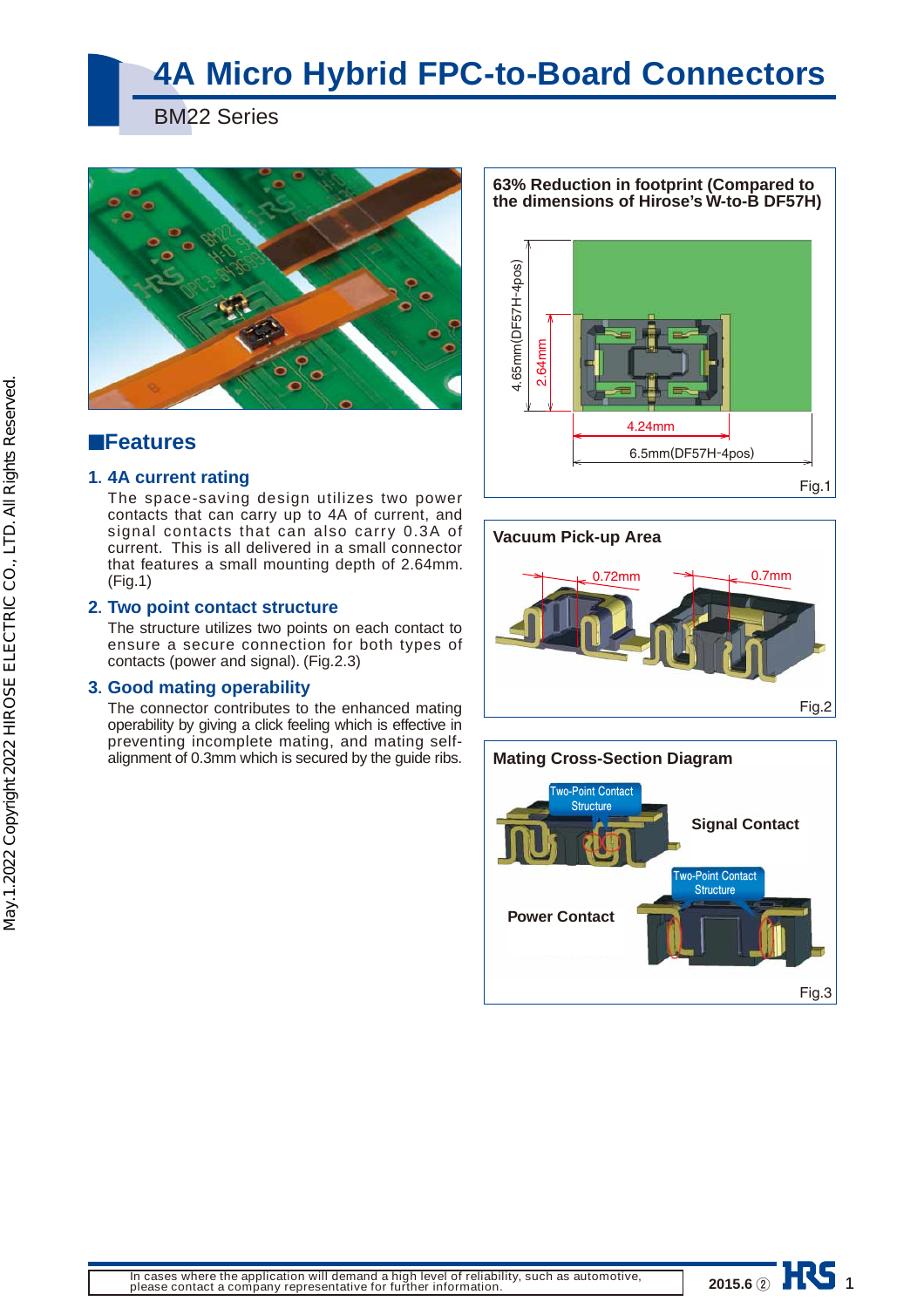### ■**Product Specifications**

|                              | Current<br>rating            |                                                                                                                                     | Power contact: 4A<br>Signal contact: 0.3A | Operating<br>temperature range |                                                                                                                    | -35 to 85°C (Note 1)                                                                                                                          | Storage<br>temperature range | $-10$ to 60°C (Note 2) |  |  |
|------------------------------|------------------------------|-------------------------------------------------------------------------------------------------------------------------------------|-------------------------------------------|--------------------------------|--------------------------------------------------------------------------------------------------------------------|-----------------------------------------------------------------------------------------------------------------------------------------------|------------------------------|------------------------|--|--|
|                              | Ratings<br>Voltage<br>rating |                                                                                                                                     | 50V AC/DC                                 | Operating<br>humidity range    | 20 to 80%                                                                                                          |                                                                                                                                               | Storage<br>humidity range    | 40 to 70% (Note 2)     |  |  |
|                              |                              |                                                                                                                                     |                                           |                                |                                                                                                                    |                                                                                                                                               |                              |                        |  |  |
| Item                         |                              | Specification                                                                                                                       |                                           |                                | Conditions                                                                                                         |                                                                                                                                               |                              |                        |  |  |
| 1. Insulation resistance     |                              | Minimum of $100M\Omega$                                                                                                             |                                           |                                |                                                                                                                    | Measured at 100V DC                                                                                                                           |                              |                        |  |  |
| 2. Withstanding voltage      |                              | No flashover or insulation breakdown                                                                                                |                                           |                                | Conduct 150V AC for 1 minute                                                                                       |                                                                                                                                               |                              |                        |  |  |
| 3. Contact resistance        |                              | Signal contact: Max of $50 \text{m}\Omega$<br>Power contact: Max of $30m\Omega$                                                     |                                           |                                | Measured at 20mV AC, 1kHz, 1mA                                                                                     |                                                                                                                                               |                              |                        |  |  |
| 4. Vibration                 |                              | No electrical discontinuity of $1\mu s$ or longer                                                                                   |                                           |                                | Frequency: 10 to 55Hz, single amplitude of 0.75mm,<br>10 cycles in each of 3 axis directions for 5 minutes / cycle |                                                                                                                                               |                              |                        |  |  |
| 5. Humidity                  |                              | Contact resistance: Signal contact Max of 50mΩ<br>Power contact Max of $30m\Omega$<br>Insulation resistance: Min of $50M\Omega$     |                                           |                                | 96 hours at a temperature of 40 $\pm$ 2°C and a<br>humidity range from 90 to 95%                                   |                                                                                                                                               |                              |                        |  |  |
| 6. Temperature cycle         |                              | Contact resistance : Signal contact Max of 50mΩ<br>Power contact Max of $30m\Omega$<br>Insulation resistance : Min of 100M $\Omega$ |                                           |                                | $-55^{\circ}$ C: 30 minutes $\rightarrow$ 85 $^{\circ}$ C: 30 minutes, 5 cycles                                    |                                                                                                                                               |                              |                        |  |  |
| 7. Durability                |                              | Contact resistance : Signal contact Max of 50mΩ<br>Power contact Max of $30m\Omega$                                                 |                                           |                                | 10 mating cycles                                                                                                   |                                                                                                                                               |                              |                        |  |  |
| 8. Solder Heat<br>Resistance |                              | No signs of melting or deformity on the<br>molded resin parts and no negative effects on<br>performance.                            |                                           |                                |                                                                                                                    | Reflow: according to the Recommended Solder Profile<br>Hand soldering: Soldering iron temperature 350°C,<br>no more than 3 seconds of contact |                              |                        |  |  |

Note 1 : Includes temperature rise caused by current flow.

Note 2 : The term "storage" here refers to products stored for a long period prior to board mounting and use. The operating temperature and humidity range covers the non-energized condition of connectors after board mounting and the temporary storage conditions during transportation, etc.

### ■**Material**

| Product             | Part      | Material     | Finish       | UL standard                                                                                                                                                                                                                                                                                                                                                                                                                                                                          |  |
|---------------------|-----------|--------------|--------------|--------------------------------------------------------------------------------------------------------------------------------------------------------------------------------------------------------------------------------------------------------------------------------------------------------------------------------------------------------------------------------------------------------------------------------------------------------------------------------------|--|
|                     | Insulator | LCP.         | <b>Black</b> | UL94V-0                                                                                                                                                                                                                                                                                                                                                                                                                                                                              |  |
| Receptacle / Header | Contacts  | Copper alloy | Gold plated  | $\begin{tabular}{cccccc} \multicolumn{2}{c}{} & \multicolumn{2}{c}{} & \multicolumn{2}{c}{} & \multicolumn{2}{c}{} & \multicolumn{2}{c}{} & \multicolumn{2}{c}{} & \multicolumn{2}{c}{} & \multicolumn{2}{c}{} & \multicolumn{2}{c}{} & \multicolumn{2}{c}{} & \multicolumn{2}{c}{} & \multicolumn{2}{c}{} & \multicolumn{2}{c}{} & \multicolumn{2}{c}{} & \multicolumn{2}{c}{} & \multicolumn{2}{c}{} & \multicolumn{2}{c}{} & \multicolumn{2}{c}{} & \multicolumn{2}{c}{} & \mult$ |  |

### ■**Product Number Structure**

### ●**Receptacles / Headers**

$$
\frac{\text{BM}}{\text{O}} 22 - \frac{\text{K}}{\text{O}} \frac{\text{S}}{\text{O}} - \frac{\text{V}}{\text{O}} \frac{(51)}{\text{O}}
$$

| Series name: BM 22 / BM 22L      | 4 Termination type                                      |  |  |  |  |  |
|----------------------------------|---------------------------------------------------------|--|--|--|--|--|
| 2 Number of contacts:            | V: Straight SMT                                         |  |  |  |  |  |
| 4 (2 for signal and 2 for power) | <b>6</b> Gold plated specification and packaging status |  |  |  |  |  |
| 6 (4 for signal and 2 for power) | $(51)$ : Gold plate thickness 0.05 $\mu$ m              |  |  |  |  |  |
| <b>6</b> Connector type :        | Embossed tape packaging (10,000pcs/reel)                |  |  |  |  |  |
| S: Receptacle                    | $(53)$ : Gold plate thickness 0.05 $\mu$ m              |  |  |  |  |  |
| P: Header                        | Embossed tape packaging (1,000pcs/reel)                 |  |  |  |  |  |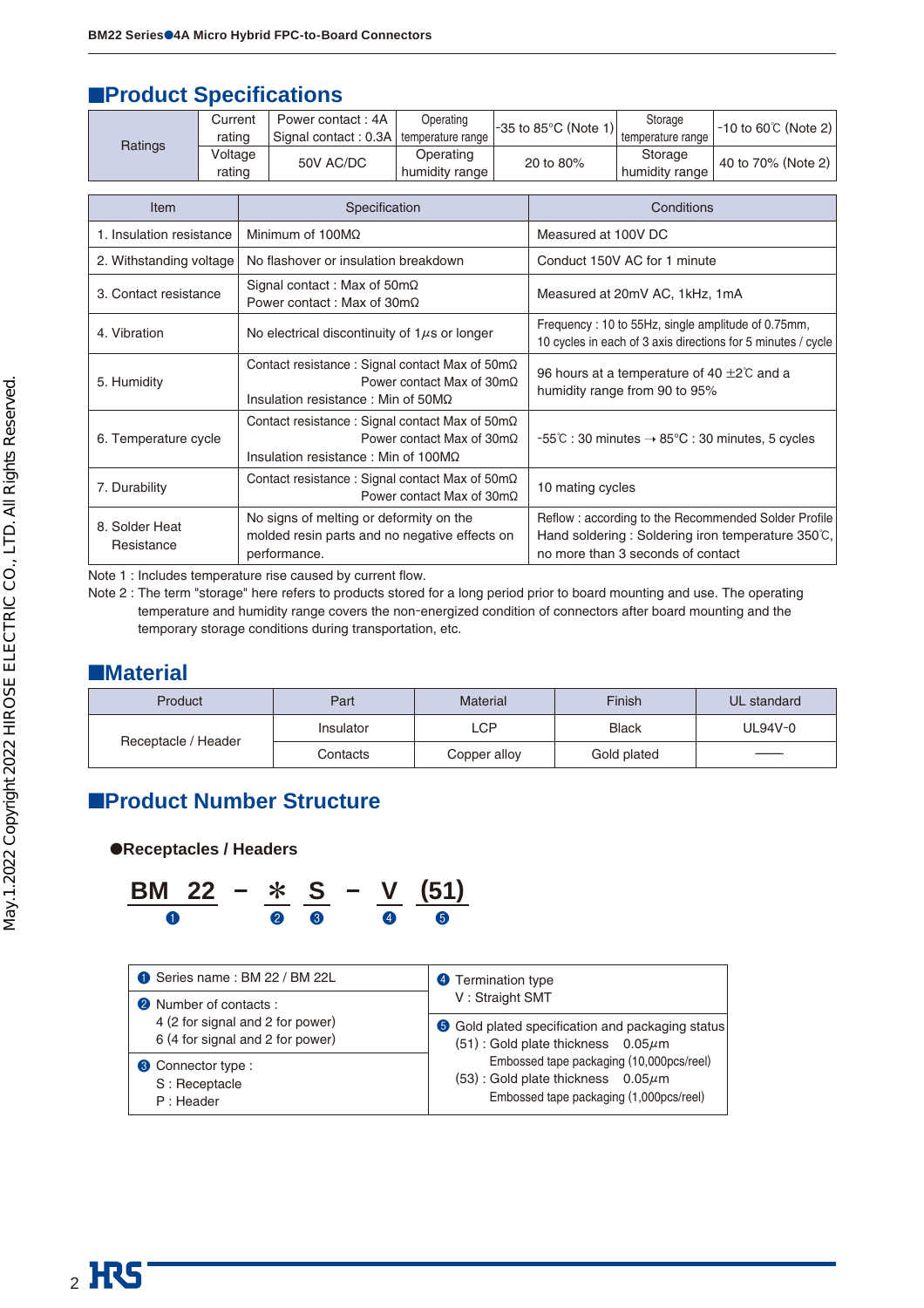### ■**Receptacles**



□ **Recommended PCB layout**





□ **Recommended metal mask dimensions (mask thickness: 100 µm)** 



### \*: No conductive trace area

(No of routing different circuit; however the same circuit that is connected to the footprint is allowed, and soldering resist must be applied over the trace.)

| Part No.      | HRS No.       | No. of Contacts |      |      |     |     |
|---------------|---------------|-----------------|------|------|-----|-----|
| BM22-4S-V(51) | 677-1002-6 51 |                 | 4.24 | 4.54 | 0.8 |     |
| BM22-6S-V(51) | 677-1004-1 51 |                 | 4.64 | 4.94 | 1.2 | 0.4 |

Note: This product is packaged on reels; please place your orders for full reel quantities.

### ■**Headers**



#### A B SIGNAL CONTACT No.4 C SIGNAL F CONTACT No.3  $0.15$ 阀 2.64 POWER CONTACT No.2 A POWER CONTACT No.1 SIGNAL<br><u>CONTACT No.5</u> SIGNAL CONTACT No.6 0.75 <u>Tidd Lei</u>

### □ **Recommended PCB layout**

| $D\pm0.02$      |                                |
|-----------------|--------------------------------|
| $E\pm0.02$      |                                |
| F±0.02          | ခင္ပါ                          |
| $0.25 \pm 0.02$ | $2.94 + 0.05$<br>$\frac{8}{2}$ |
|                 |                                |

### □ **Recommended metal mask dimensions (mask thickness: 100 µm)**



| Part No.       | HRS No.      | No. of Contacts |     | В   | ີ                        |     |      |     |
|----------------|--------------|-----------------|-----|-----|--------------------------|-----|------|-----|
| BM22L-4P-V(51) | 677-1006-751 |                 |     | 2.3 | $\overline{\phantom{a}}$ | 2.6 | 0.9  |     |
| BM22L-6P-V(51) | 677-1007-051 |                 | 3.4 |     | .6                       | 3.0 | ں. ا | 0.4 |

Note: This product is packaged on reels; please place your orders for full reel quantities.

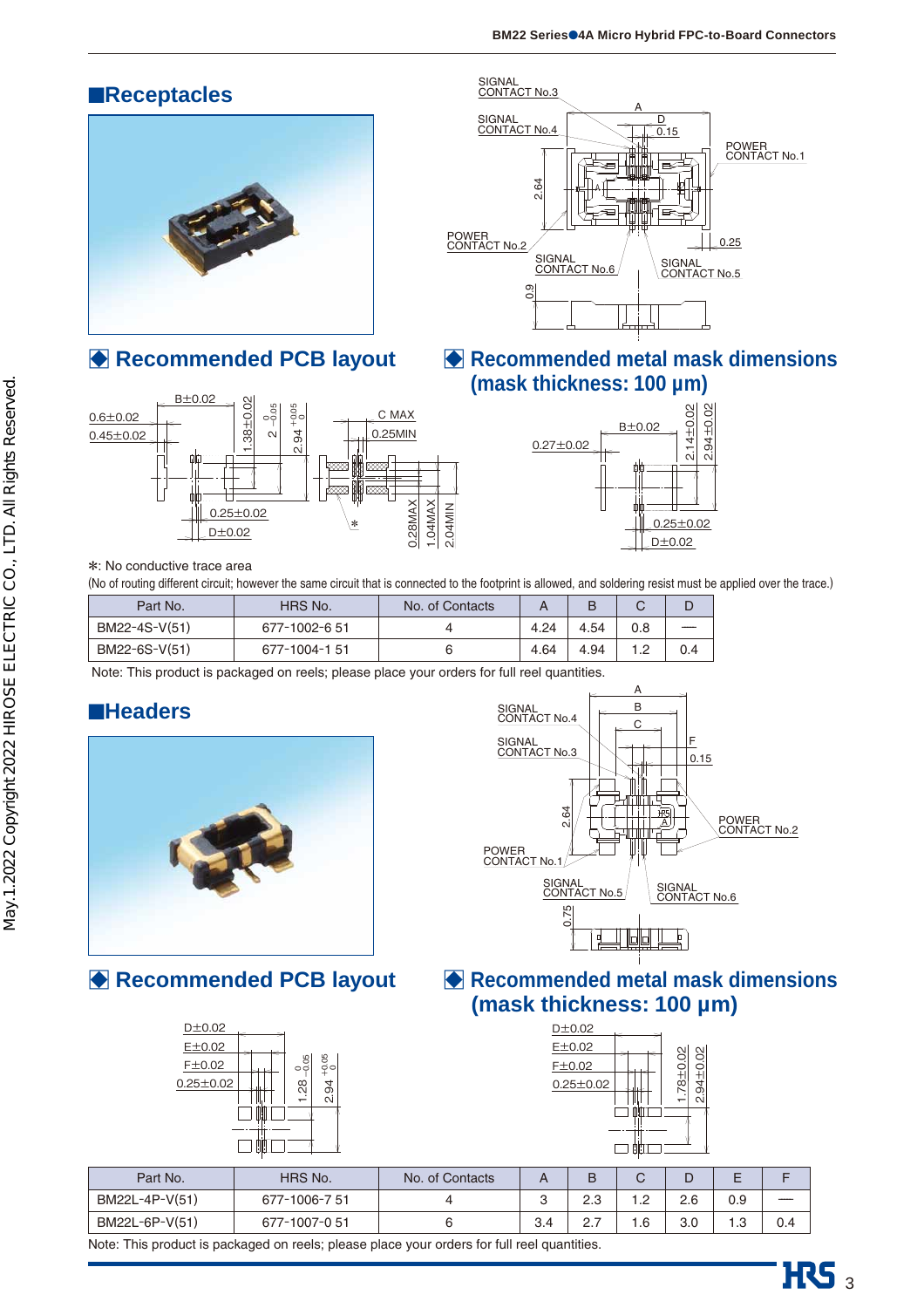### □ **Embossed Tape Dimensions (complies with JIS C 0806)**





●**Header** ●**Reel dimensions** 

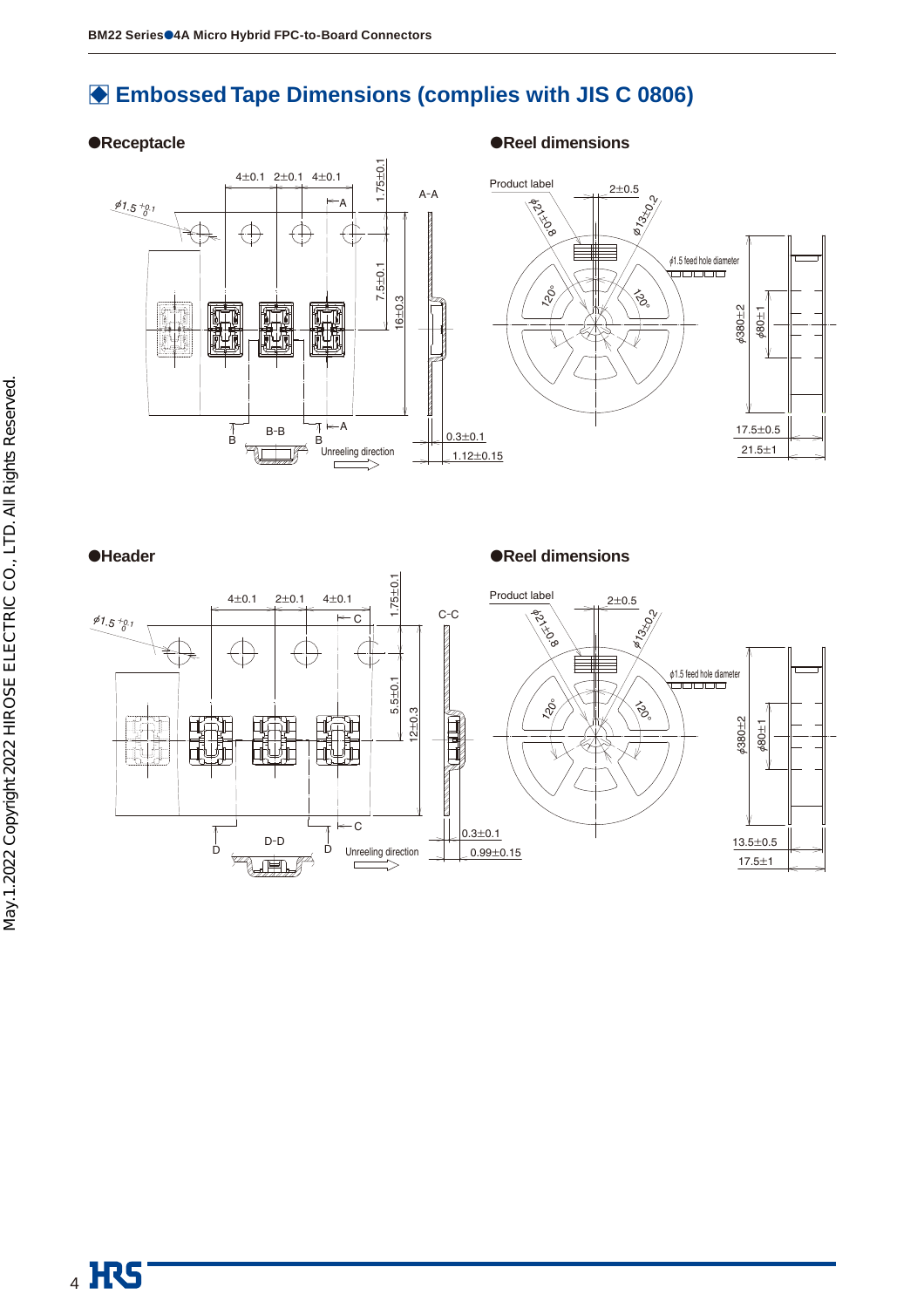## □ **Usage Recommendations**

| 1. Recommended Soldering<br>Profile                                            |                                                                                                                                                                                                                                                                                                                                                                                                                                                                                                                                                                                                                                                                                                                                                                                                                                                                                             |
|--------------------------------------------------------------------------------|---------------------------------------------------------------------------------------------------------------------------------------------------------------------------------------------------------------------------------------------------------------------------------------------------------------------------------------------------------------------------------------------------------------------------------------------------------------------------------------------------------------------------------------------------------------------------------------------------------------------------------------------------------------------------------------------------------------------------------------------------------------------------------------------------------------------------------------------------------------------------------------------|
|                                                                                | MAX 250℃<br>250                                                                                                                                                                                                                                                                                                                                                                                                                                                                                                                                                                                                                                                                                                                                                                                                                                                                             |
|                                                                                | 220                                                                                                                                                                                                                                                                                                                                                                                                                                                                                                                                                                                                                                                                                                                                                                                                                                                                                         |
|                                                                                | 200<br>Within 60 seconds                                                                                                                                                                                                                                                                                                                                                                                                                                                                                                                                                                                                                                                                                                                                                                                                                                                                    |
|                                                                                | 180                                                                                                                                                                                                                                                                                                                                                                                                                                                                                                                                                                                                                                                                                                                                                                                                                                                                                         |
|                                                                                | Temperature <sup>(°C)</sup><br>150                                                                                                                                                                                                                                                                                                                                                                                                                                                                                                                                                                                                                                                                                                                                                                                                                                                          |
|                                                                                | $90 - 120$ sec<br>100                                                                                                                                                                                                                                                                                                                                                                                                                                                                                                                                                                                                                                                                                                                                                                                                                                                                       |
|                                                                                |                                                                                                                                                                                                                                                                                                                                                                                                                                                                                                                                                                                                                                                                                                                                                                                                                                                                                             |
|                                                                                | 50                                                                                                                                                                                                                                                                                                                                                                                                                                                                                                                                                                                                                                                                                                                                                                                                                                                                                          |
|                                                                                | Room<br>temperature                                                                                                                                                                                                                                                                                                                                                                                                                                                                                                                                                                                                                                                                                                                                                                                                                                                                         |
|                                                                                | 0<br>50<br>100<br>150<br>200<br>250<br>300                                                                                                                                                                                                                                                                                                                                                                                                                                                                                                                                                                                                                                                                                                                                                                                                                                                  |
|                                                                                | Heat time (sec)<br>[Condition]                                                                                                                                                                                                                                                                                                                                                                                                                                                                                                                                                                                                                                                                                                                                                                                                                                                              |
|                                                                                | 1. Peak temperature<br>: Maximum of $250^{\circ}$ C<br>2. Heat section<br>: 220℃ min., within 60 seconds                                                                                                                                                                                                                                                                                                                                                                                                                                                                                                                                                                                                                                                                                                                                                                                    |
|                                                                                | : 150 to 180℃, 90 to 120 seconds<br>3. Preheat section<br>4. Number of reflow cycles : Maximum of 2 cycles                                                                                                                                                                                                                                                                                                                                                                                                                                                                                                                                                                                                                                                                                                                                                                                  |
|                                                                                | Note 1: The temperature represents the PCB surface temperature in the vicinity of the                                                                                                                                                                                                                                                                                                                                                                                                                                                                                                                                                                                                                                                                                                                                                                                                       |
|                                                                                | connector lead section.<br>Note 2: For the use of Nitrogen reflow, mount the connectors with an oxygen density                                                                                                                                                                                                                                                                                                                                                                                                                                                                                                                                                                                                                                                                                                                                                                              |
|                                                                                | of 1,000 ppm or higher. Consult Hirose for the condition less than 1,000 ppm.                                                                                                                                                                                                                                                                                                                                                                                                                                                                                                                                                                                                                                                                                                                                                                                                               |
| 2. Recommended manual<br>soldering condition                                   | Soldering iron temperature: $340 \pm 10^{\circ}$ C, soldering time: within 3 seconds                                                                                                                                                                                                                                                                                                                                                                                                                                                                                                                                                                                                                                                                                                                                                                                                        |
| 3. Recommended stencil<br>thickness and open area ratio<br>to PCB pattern area | Thickness: 0.1 mm<br>Open area ratio: 85% for signal contact, and 60% for power contact on the Receptacle<br>side. 70% for both contacts on the Plug side                                                                                                                                                                                                                                                                                                                                                                                                                                                                                                                                                                                                                                                                                                                                   |
| 4. Board warpage                                                               | Maximum of 0.02 mm in the center of the connector, while using both ends of the<br>connector as reference point                                                                                                                                                                                                                                                                                                                                                                                                                                                                                                                                                                                                                                                                                                                                                                             |
| 5. Cleaning conditions                                                         | We do not recommend cleaning these connectors. Cleaning them may alter the<br>mating/un-mating operations. If you do clean them, make sure you test that these<br>operations have not been compromised prior to use.                                                                                                                                                                                                                                                                                                                                                                                                                                                                                                                                                                                                                                                                        |
| 6. Precautions                                                                 | ODo not mate or un-mate these connectors until they are mounted, failure to follow<br>this precaution can lead to deformation or damage to these connectors.<br>●Provide another form of support to the PCB, this connector was not designed to be<br>the main form of support.<br>OWhen mating/un-mating this connector, do not apply excessive twisting forces onto<br>the connector. These forces can damage the contacts and alter its performance.<br>ODo not apply excessive amounts of flux as it may cause the flux to wick.<br>•There may be a slight variance in the color of the molding between production lots;<br>this variance will not affect the performance of the connector.<br>● Refer to the next page for the handling precautions when mating and un-mating<br>these connectors.<br>If the connector becomes disconnected due to impact, a fall or a counterforce to |
|                                                                                | the FPC, it may be necessary to hold the connector in place with an addition to the<br>device's case or other cushioning material to hold the connector in place.                                                                                                                                                                                                                                                                                                                                                                                                                                                                                                                                                                                                                                                                                                                           |

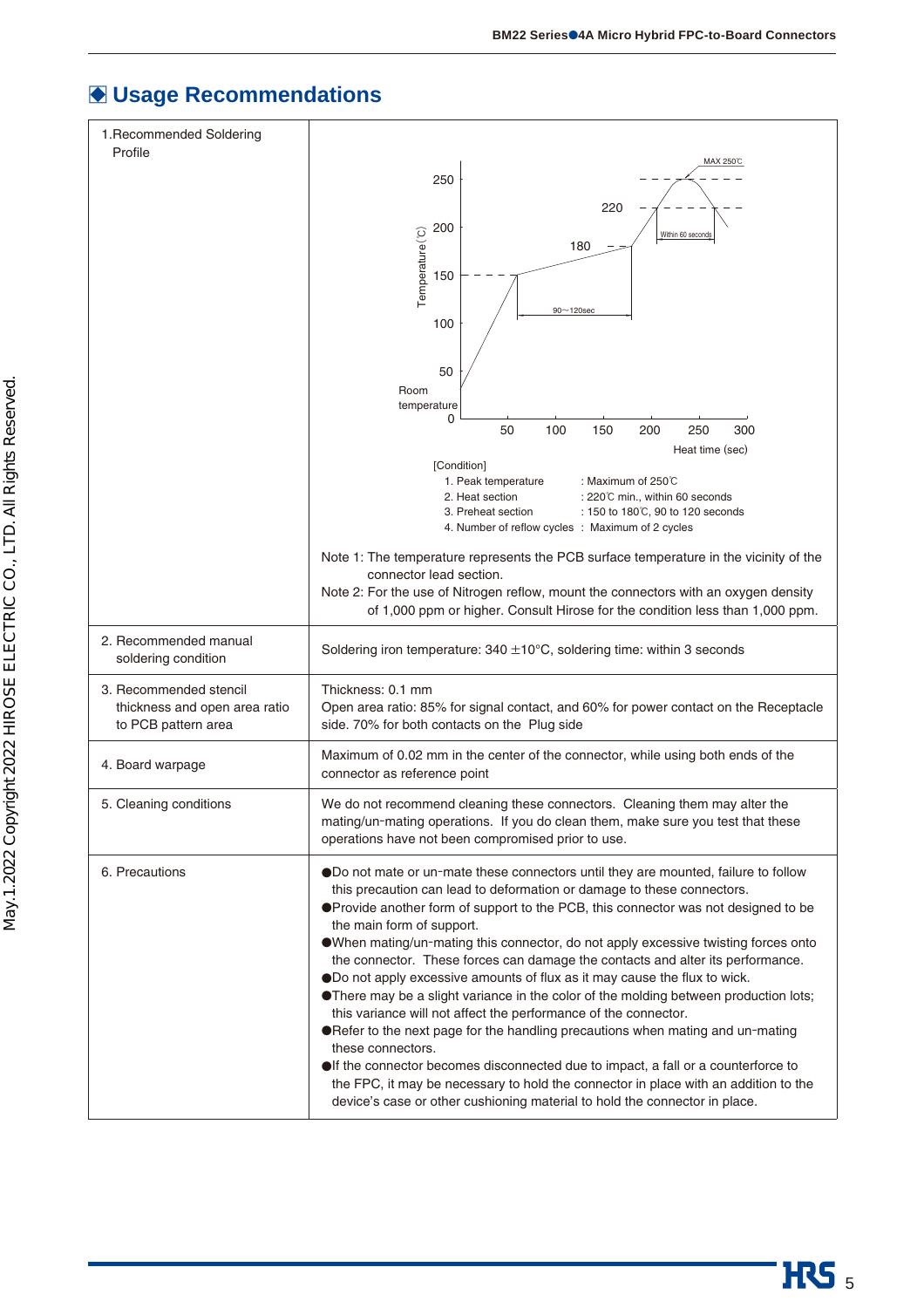### **● Handling Precautions when Mating Connectors**

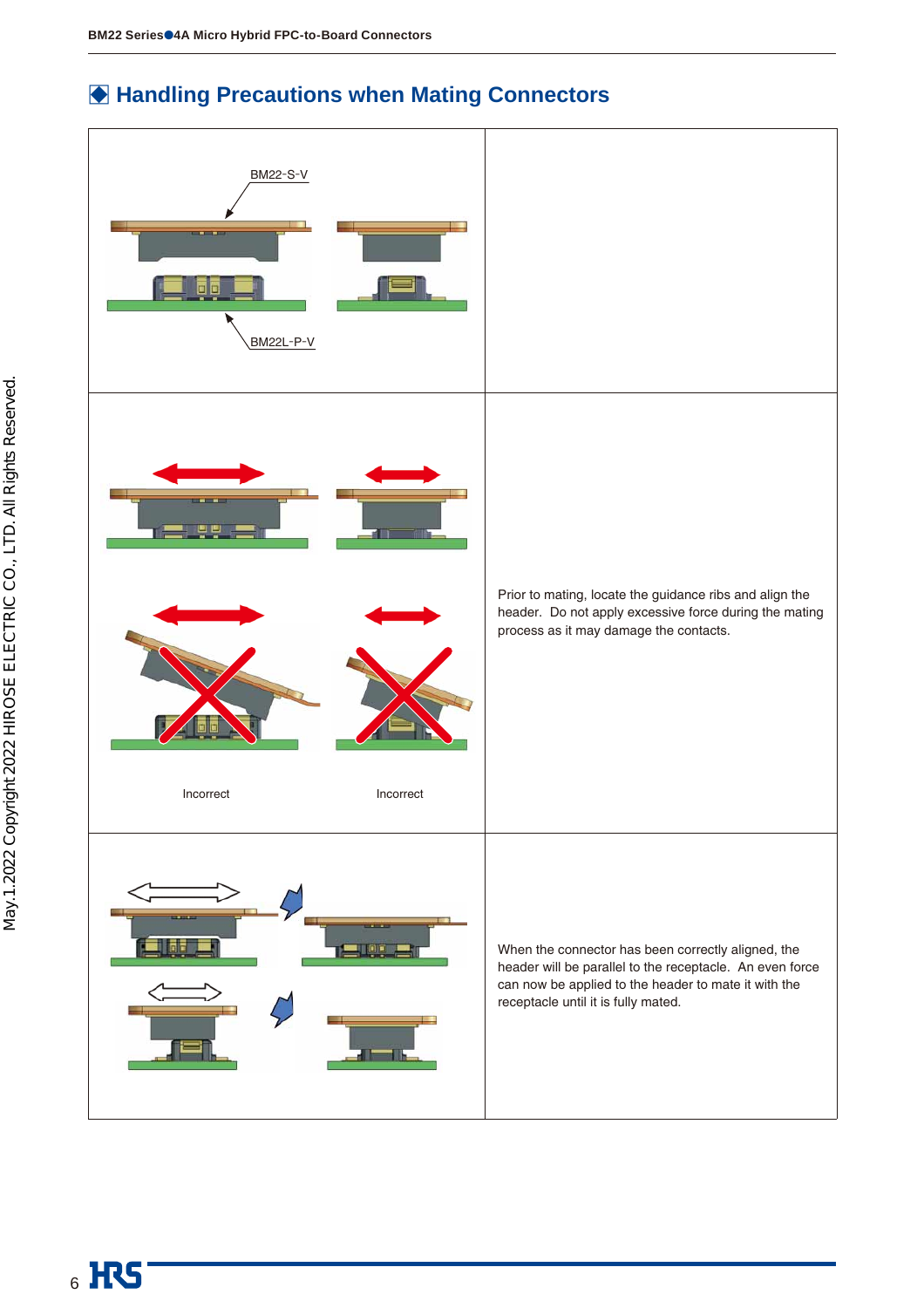## **● Handling Precautions when Un-mating Connectors**